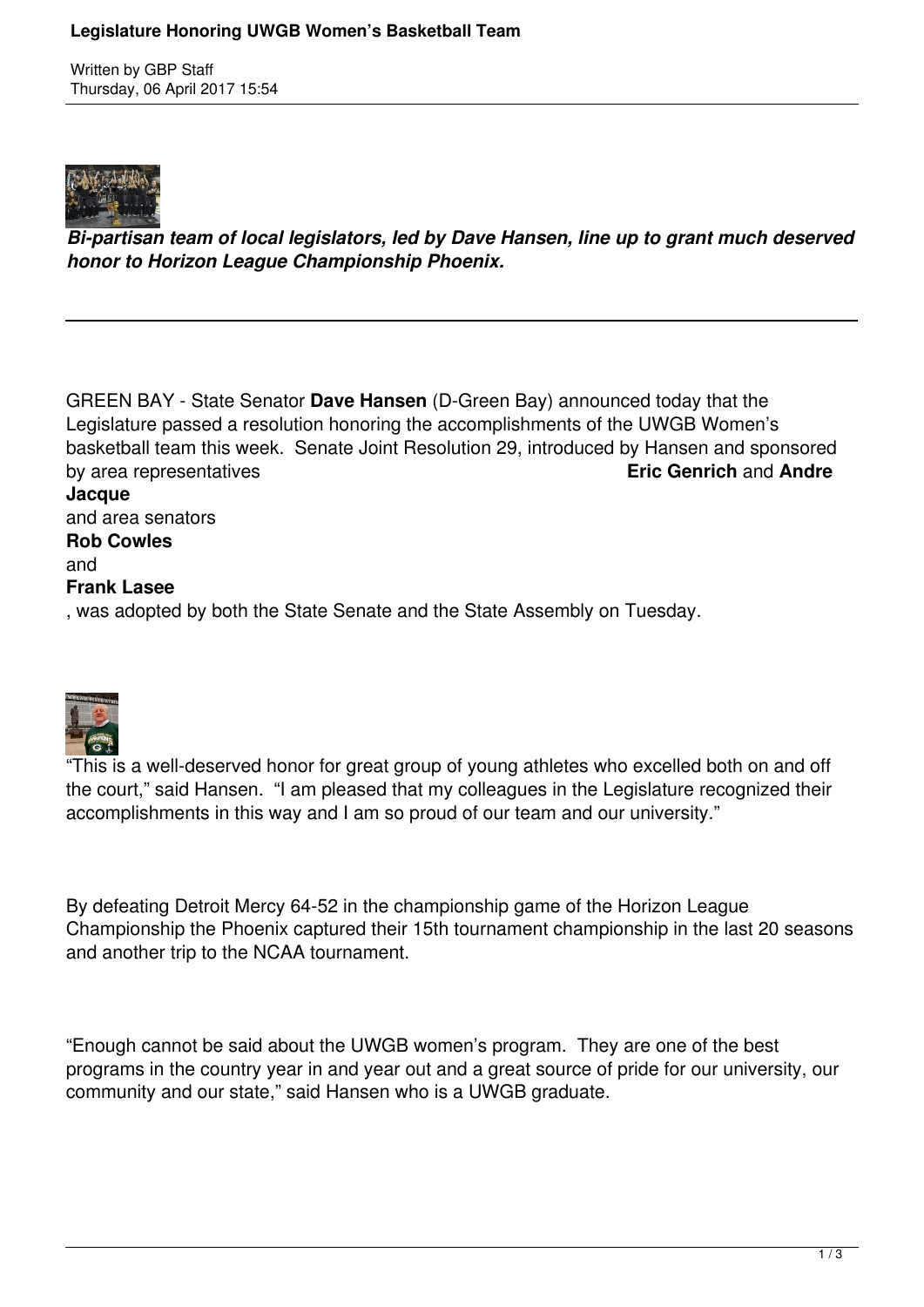## **Legislature Honoring UWGB Women's Basketball Team**

Written by GBP Staff Thursday, 06 April 2017 15:54

UW-Green Bay is one of only three Division I programs that has had a winning record every year since 1981 and by securing their 40th-consecutive winning season this year they now trail only Tennessee (43) for the longest active streak in the nation.

"This is a very exceptional group of young athletes who are well-coached and who have shown us yet again the kind of success that comes from hard work, discipline and team effort. There is an expectation of greatness at the start of every season and they lived up to that and more."

\*\*\*\*\*

Jay Wadd contributed to this story.

Note: A copy of Senate Joint Resolution 29 is below:

## **ENROLLED JOINT RESOLUTION**

Relating to: honoring the University of Wisconsin−Green Bay women's basketball team.

**Whereas**, the UW−Green Bay women's basketball team captured its 15th tournament championship in the last 20 seasons by defeating University of Detroit Mercy, 64−52, in the championship game of the Horizon League Championship; and

**Whereas**, the Phoenix clinched its 19th−consecutive conference championship by defeating Northern Kentucky University, 74−37, to finish with a 15−3 record and tied with Wright State University for a share of the regular−season championship; and

**Whereas**, UW−Green Bay is one of only three Division I programs that has had a winning record in every year since 1981; and

**Whereas**, UW−Green Bay secured its 40th−consecutive winning season this year and trails only the University of Tennessee (43) for the longest active streak in the nation; and

**Whereas**, redshirt graduate Mehryn Kraker was named the espnW Mid−Major Player of the Year, received the Horizon League Player of the Year award, and was named to the Horizon League All−Academic Team; and

**Whereas**, junior Jessica Lindstrom was named to the All−Horizon League Second Team and